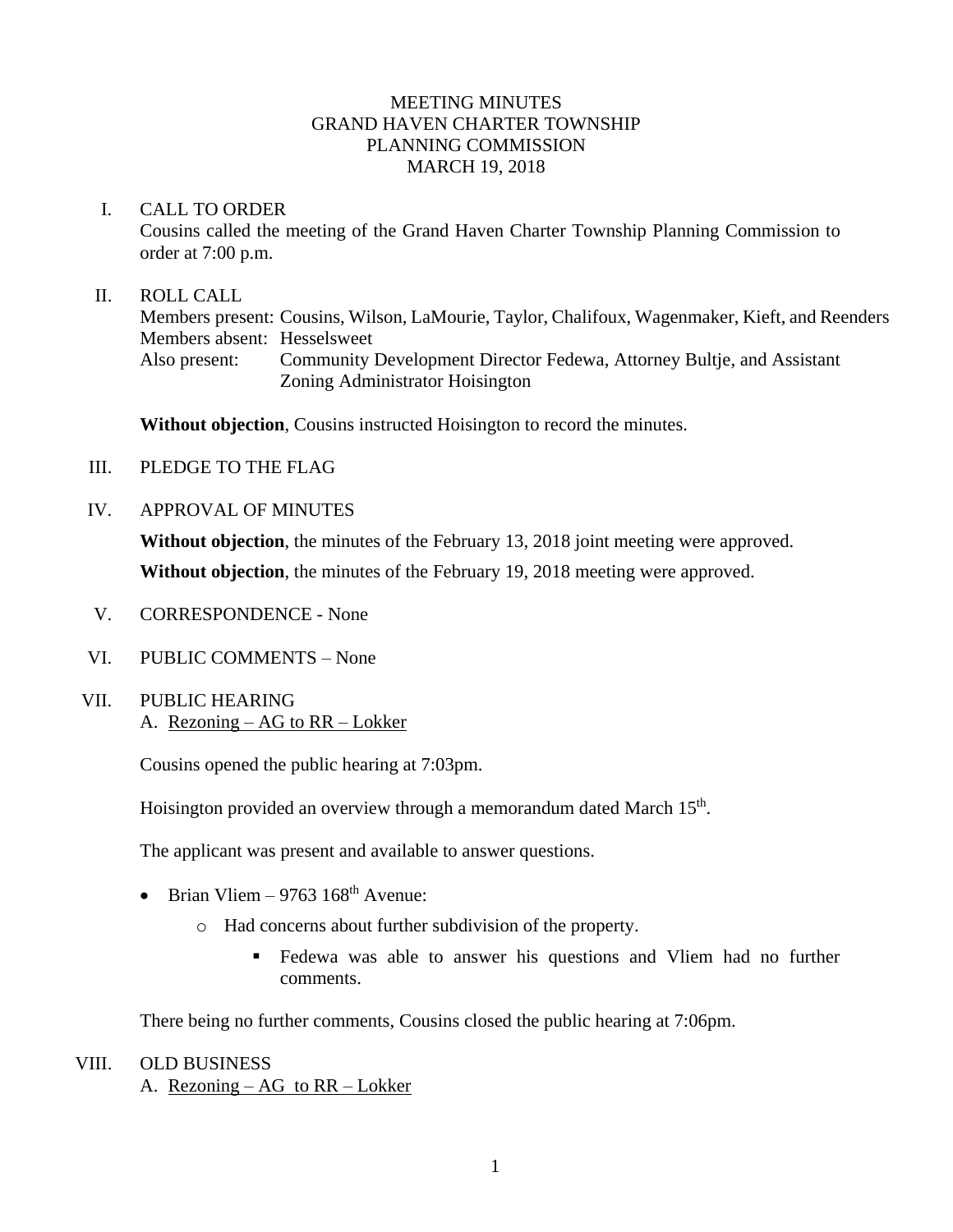The application was discussed by the Commissioners and focused on:

- Intended future land use of the property—single family residential.
- Access to the property by private easement is in place.

**Motion** by Reenders, supported by Taylor to recommend the Township Board **approve** the Lokker rezoning application of parcel 70-07-33-400- 014 from Agricultural (AG) to Rural Residential (RR) based on the application meeting applicable rezoning requirements and standards of the Grand Haven Charter Township Zoning Ordinance, Master Plan, and Future Land Use Map. **Which motion carried unanimously**.

# IX. NEW BUSINESS

A. Pre-Application Presentation – Bos Residential PUD – River Watch

Hoisington provided an overview through a memorandum dated March 15<sup>th</sup>.

Developer David C. Bos along with engineer Rick Pulaski and landscape architect Jamie Walter were present and available to answer questions.

Rick Pulaski, engineer for Nederveld, provided an in-depth review of the proposed development.

- Developer has a national reputation for quality construction and attention to detail.
- Proposed development site consists of three parcels totaling  $55$ -acres on  $160<sup>th</sup>$  Avenue with 3,000 feet of Grand River frontage.
	- o Site includes an existing conservation easement and partially built marina.
	- o Significant amount of land in wetland/floodplain areas.
- Site plan features 24-lots (Concept Plan B), with an alternate plan for 23-lots (Concept Plan A).
	- o Narrowest lots on the 24-lot plan would have around 90-feet of road frontage, compared to 100-feet with the 23-lot plan.
	- o Lots would average around 1 acre, but vary on location.
	- o Stated that the PUD would result in a lower density development than if development were to occur without a PUD.
		- Reduces impact on neighboring properties and preserves more open space.
- Development would have a privately maintained road with a faux cul-de-sac by the marina, after which the road would narrow for access to three additional lots ending in a cul-de-sac.
	- o Optional second point of access to Cedar.
- Planning for private septic system throughout development. Provided a very thorough explanation of how a private septic system operates.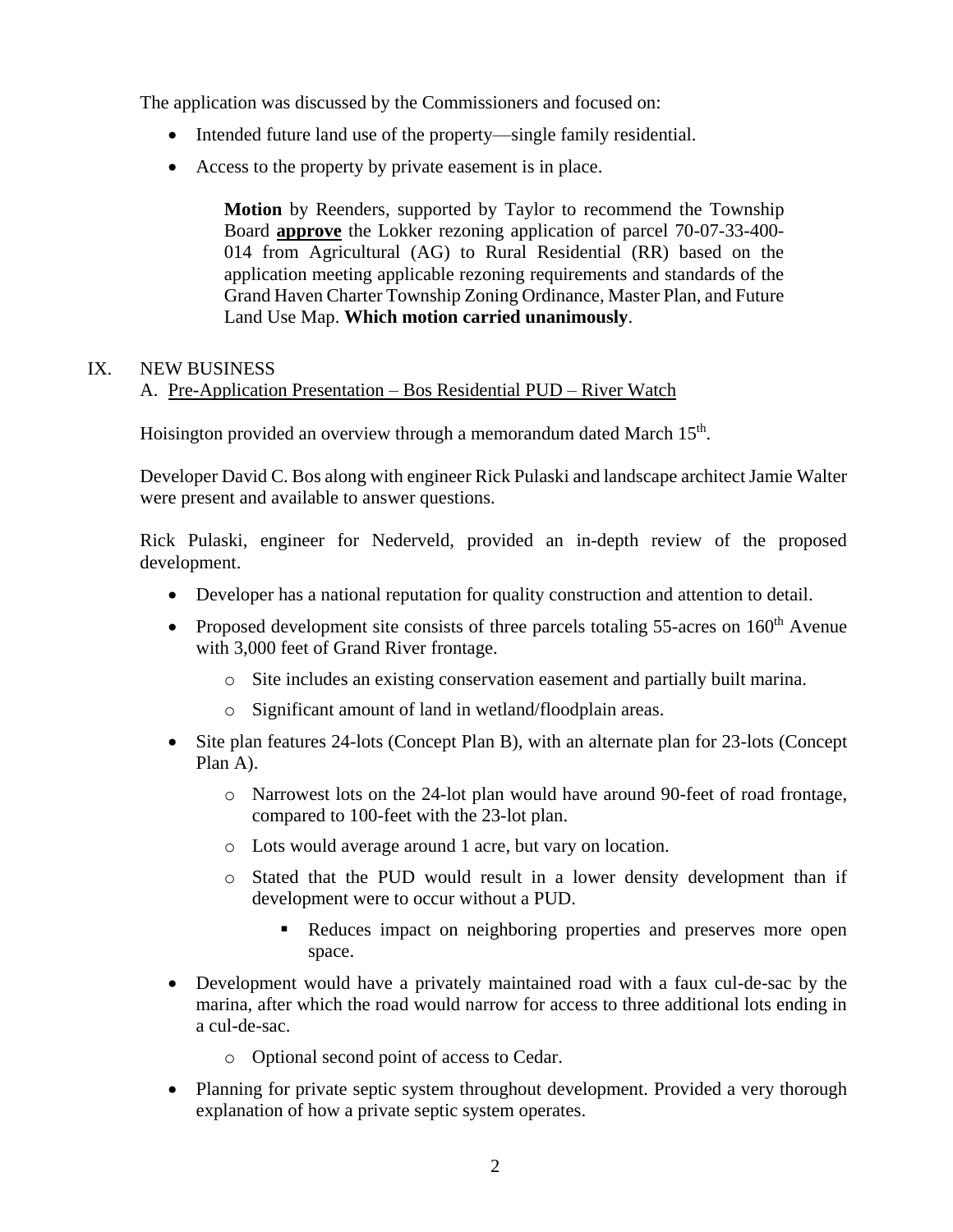- o Stated it would be "financially impossible" to connect to the existing sanitary sewer system.
	- Cost of running new sewer lines to site would be prohibitive and force the developer to transfer costs to property owners.
- o Developer explained how property owners would be subject to HOA fees around \$60-70 monthly to establish an escrow to maintain and repair septic tanks to reduce risk of accidental pollution. HOA would require annual inspections of septic tanks.
- Proposed development as a PUD would better preserve the environment compared to typical development not subjected to PUD standards.
	- o HOA would create enforcements to protect conservation easement.
- Partially built marina incorporated into site plan.
	- o Anticipates dredging 1,200-feet of shoreline west of the marina.
	- o Would allow boats up to 36-feet in length.

The proposed project was discussed by the Commissioners and focused on:

- Concerns about private septic systems.
	- o PUD ordinance requires public sanitary sewer.
		- Attorney Bultje noted that only the ZBA would be able to grant a variance from the public sanitary sewer requirement for a PUD.
	- o Concerned about potential pollution from failed septic systems.
	- o Unsure of benefit to Township for granting possible departure based on a ZBA variance.
	- o Commissioners asked staff to research septic system failures in the area.
	- o If a PUD was approved, a condition would be included to execute a Public Sanitary Sewer Special Assessment Contract.
- Noted the significant natural features on the site.
	- o Inquired about possible locations of houses and septic tanks on site.
		- Questioned the methods to be used that would reduce risk of pollution in an environmentally sensitive area.
- Expressed concern about the effect of the development on neighboring properties.

## X. REPORTS

- A. Attorney Report None
- B. Staff Report None
- C. Other
	- ➢ Cousins and Taylor noted that several members, and staff, attended a Managing Risk training session recently. Confident in the Township's practices to manage risks.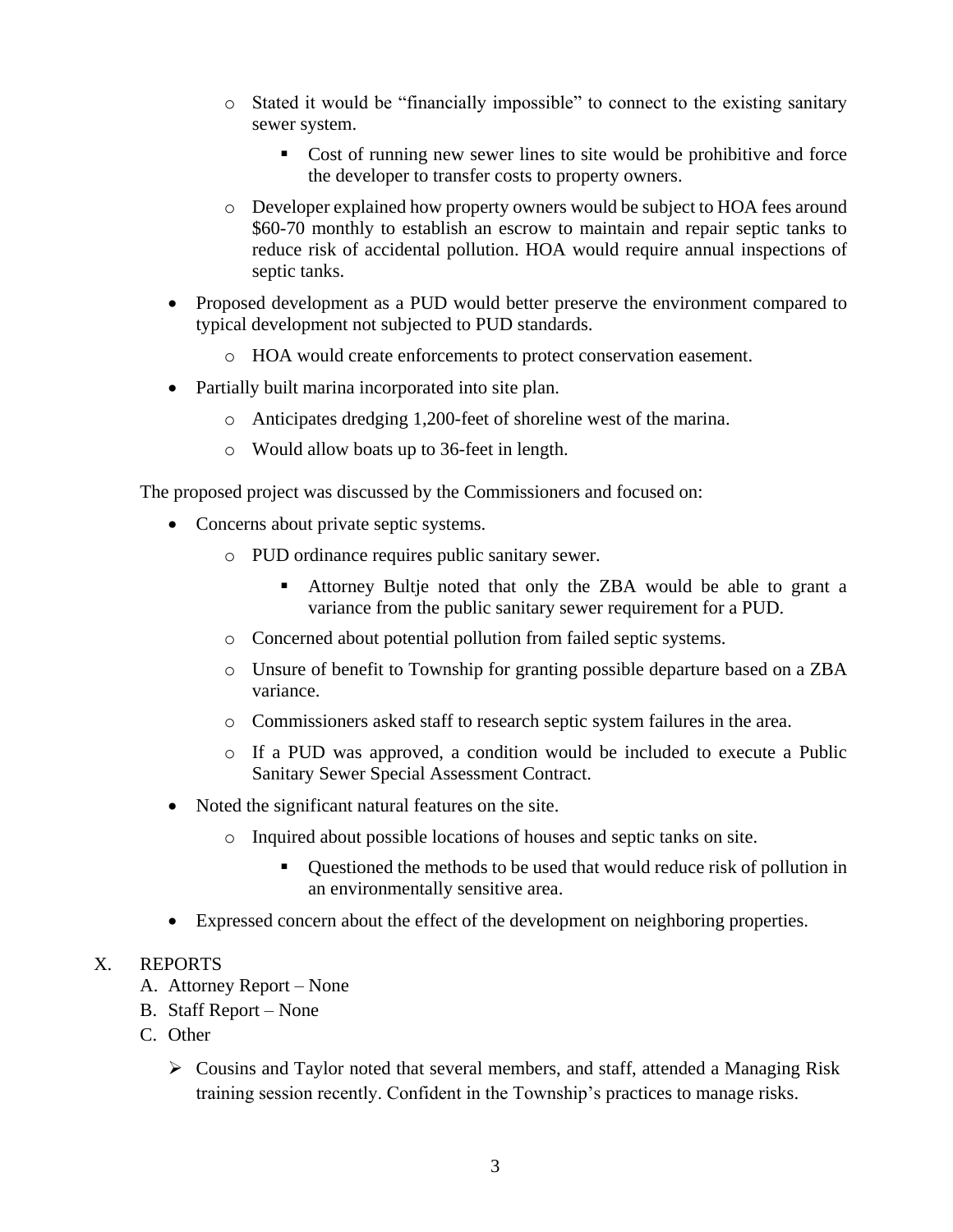- ➢ Wagenmaker began a discussion on non-agenda items regarding a specific PUD project, PUD's in general, lot width, and public utility extensions:
	- o Questioned who is responsible for ensuring PUD's are built according to approved plans because Supervisor Reenders described an issue with the Health Pointe PUD architecture.
		- Fedewa explained that her position is responsible for ensuring compliance. Furthermore, the appropriate steps are being taken to address the Supervisors concerns pursuant to the PUD regulations, which only involve the Planning Commission Chair, Township Supervisor, and possibly the Township Board. Minor Amendments to a PUD, do not come before the full Planning Commission.
	- o Believes the Township's practice of utilizing PUD's is circumventing the zoning ordinance, and is dissatisfied. Believes limitations need to be established to prevent too many departures.
		- **Example 1** Fedewa explained the Township's primary development method has been PUD's. This method is enabled, and supported by, the Michigan Zoning Enabling Act. Furthermore, the Planning Commission already has the authority necessary to limit departures, and a text amendment would likely cause more problems than it would solve.
	- o Inquired when the Planning Commission would discuss his concerns with the "double lot width" requirement. Continues to believe it is unfair, and wants to remove that requirement.
		- Fedewa advised the matter will be on the next agenda to determine if the Planning Commission wants to tackle this issue, or if the regulation is to remain in place because it improves safety.
	- o Believes public municipal water, and sanitary sewer, should be made available to every property owner in the Township, and could be done so through a Special Assessment District.
		- Attorney Bultje explained that is unlikely. Utility extension would need to be done through a voter-driven millage, or a special assessment district. However, 20% of those within the special assessment district can object and prevent the project. A project of that magnitude must be commensurate with the will of the people.
- ➢ Taylor inquired if utilizing private utilities would be beneficial in the long-term. A reference was made to the Chuck Marohn presentation from Strong Towns where the long-term maintenance costs for extending utilities could never pay for itself.
	- o Fedewa explained the Township has done a good job of budgeting for the various operating, long-term maintenance, and replacement costs. Because the